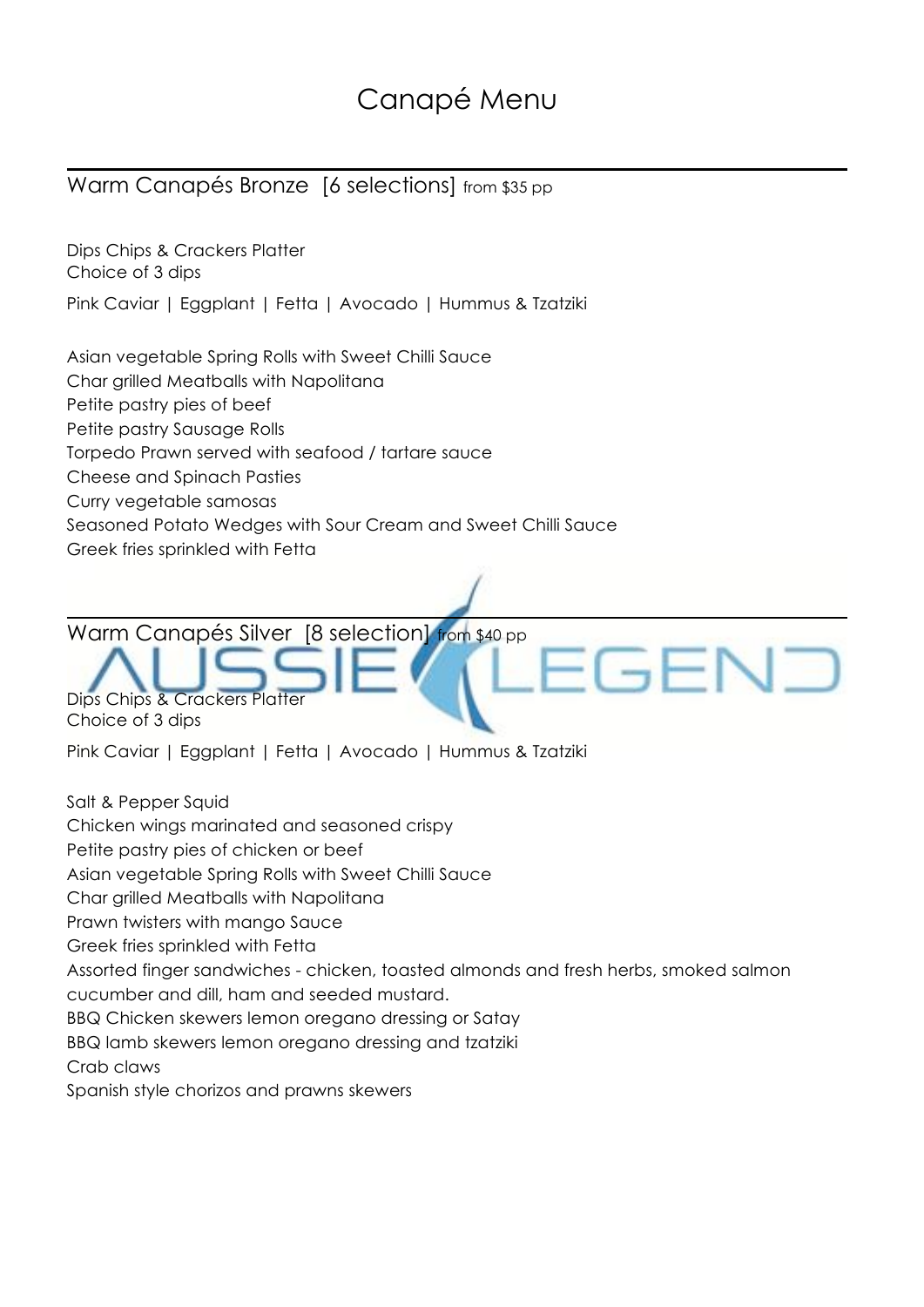#### Options for Bronze and Silver menu

| $$10\,\mathrm{pp}$ |
|--------------------|
| $$10\,\mathrm{pp}$ |
| $$10\,\mathrm{pp}$ |
| $$10$ pp           |
|                    |

#### Warm Canapés Gold [10 selection] from \$45 pp

Dips Chips & Crackers Platter Choice of 3 dips

Pink Caviar | Eggplant | Fetta | Avocado | Hummus & Tzatziki

Salt & Pepper Squid

Chicken wings marinated and seasoned crispy

Petite pastry pies of chicken or beef

Asian vegetable Spring Rolls with Sweet Chilli Sauce

Char grilled Meatballs with Napolitana

Prawn twisters with mango Sauce

Greek fries sprinkled with Fetta

Assorted finger sandwiches - chicken, toasted almonds and fresh herbs, smoked salmon

cucumber and dill, ham and seeded mustard.

BBQ Chicken skewers lemon oregano dressing or Satay

BBQ lamb skewers lemon oregano dressing and tzatziki

Crab claws

Spanish style chorizos and prawns skewers

Fresh prawns with lime mayonnaise

Fresh oysters zesty lemon & capers, fresh lime juice

Fresh Vietnamese rice paper rolls with vegetables, fresh Asian herbs, sweet lime & chilli

#### Cold Canapés from \$50 pp

Fresh Vietnamese rice paper rolls with vegetables, fresh Asian herbs, sweet lime & chilli Fresh prawns with lime mayonnaise

Fresh oysters zesty lemon & capers, fresh lime juice

Fresh salmon on avocado oven toasted crouton

Tuna tartare with a garlic crouton

Sushi mixed selection

Marinated Octopus with olive, tomato, capsicum, dash of chilli and lime